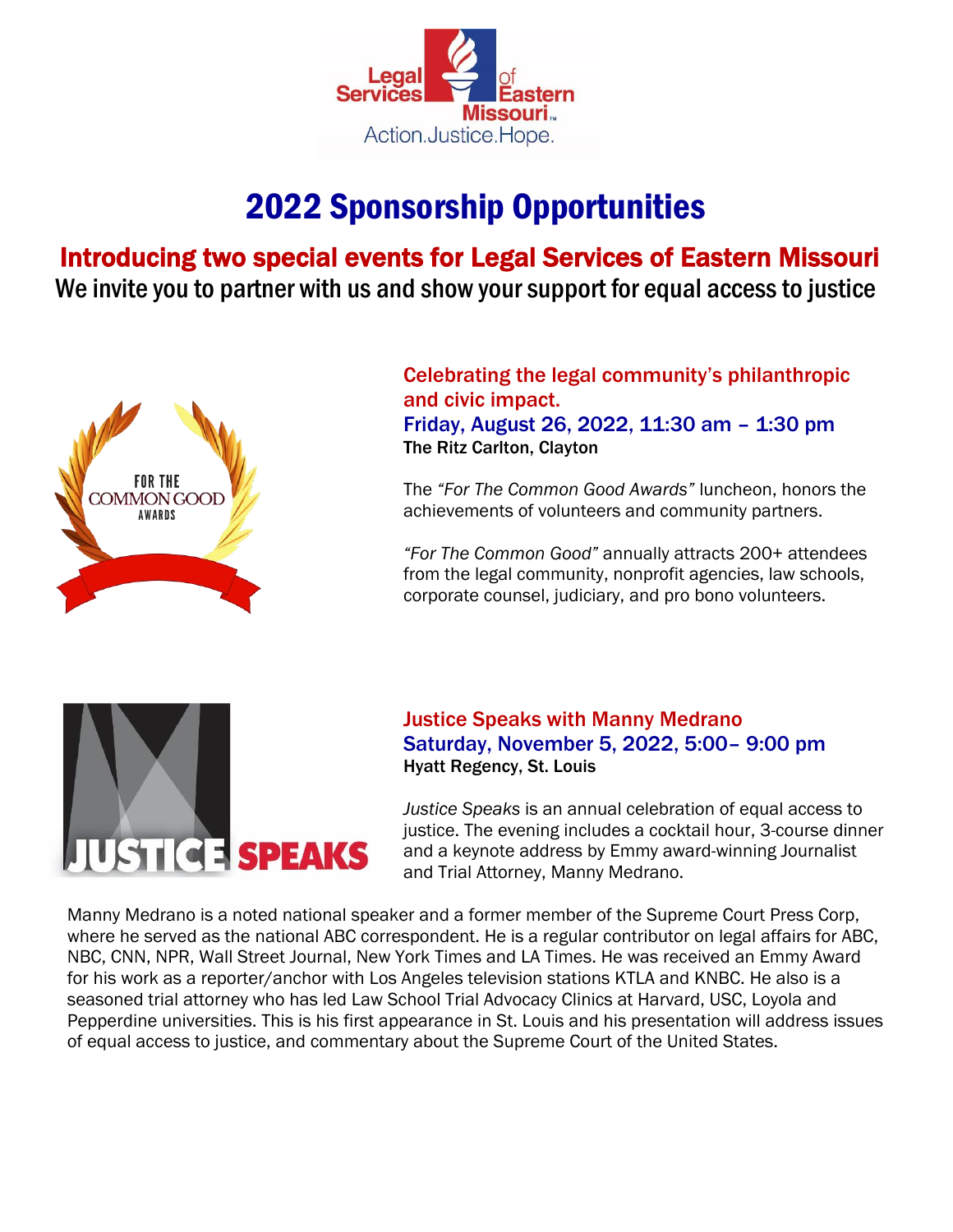

## Sponsorship Opportunities

## JUSTICE SPEAKS PRESENTING SPONSORSHIP - \$20,000 \*\*\*SOLD TO THE SIMON LAW FIRM, P.C.\*\*\*

Underwriter for keynote speaker, Manny Medrano for *Justice Speaks* and Presenting Sponsor of 2022 "*For The Common Good"* Awards*.*

### SUPPORTING SPONSORSHIP - \$10,000 - Includes BOTH annual events

*Value of goods received is \$2,500 / \$7,500 may be considered tax deductible*

- Includes one reserved preferred seating table for 10 guests at each event.
- Recognition as a Supporting Sponsor on all event materials and advertising, including ads with Missouri Lawyers Weekly and rotating on-air sponsor recognition by St. Louis Public Radio for at least two weeks for the Justice Speaks event.
- Includes full page program ad for both events and onscreen recognition during both events.

### CONTRIBUTING SPONSORSHIP - \$5,000 - Sponsorship of ONE event

*Value of goods received depends on event selected: Common Good = \$1,000 / Justice Speaks = \$1,500*

- Includes one reserved priority seating table for 10 guests at your selected event.
- Recognition as a Contributing Sponsor on all event materials and advertising, including ads with Missouri Lawyers Weekly.
- Includes full page program ad and onscreen recognition during your selected event.